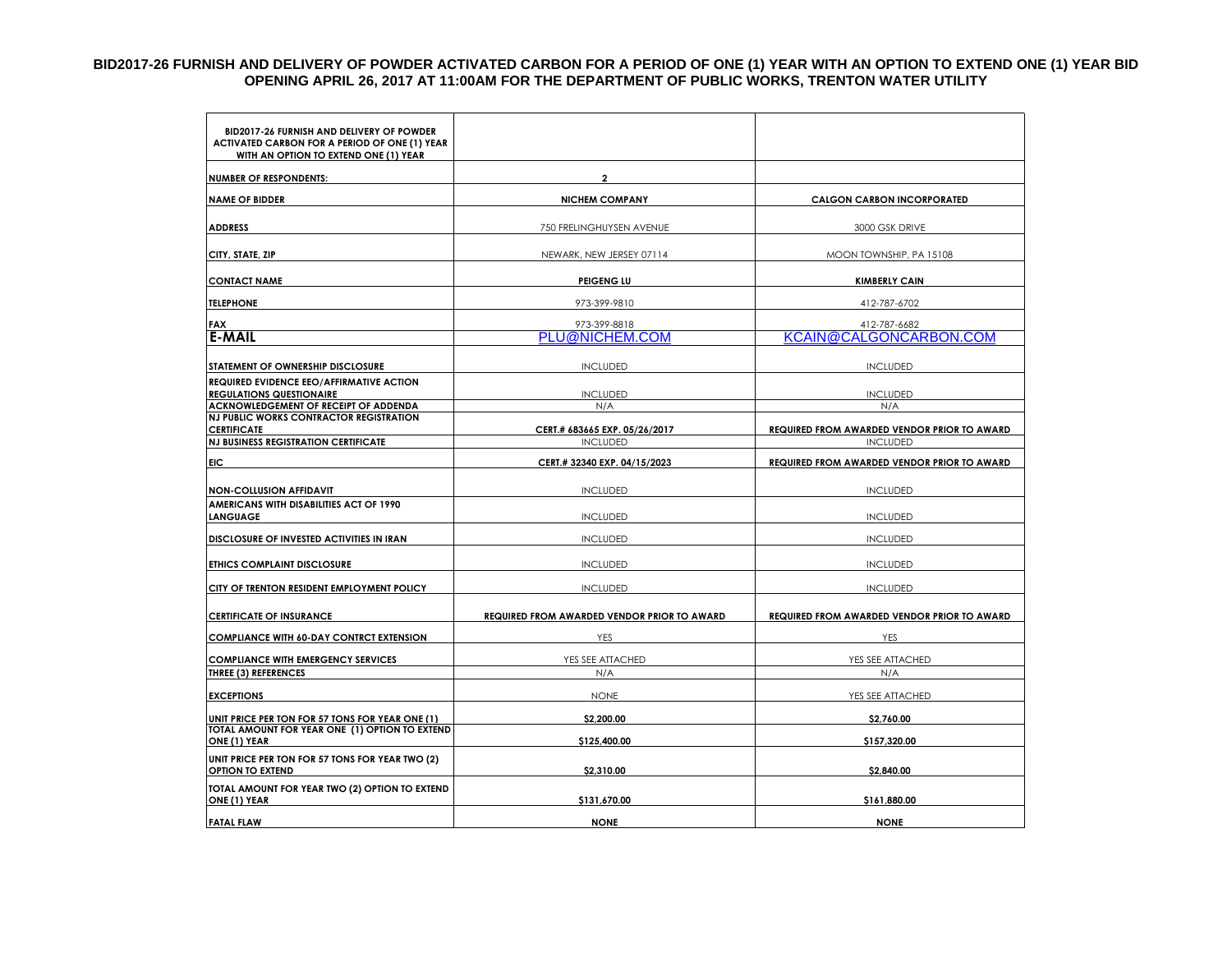### SPECIFICATIONS POWDER ACTIVATED CARBON **FISCAL YEAR 2017 PROPOSAL**

#### PRICING FOR YEAR ONE (1)

The undersigned shall furnish and deliver to Trenton Water Works, Water Filtration Plant, John Fitch Parkway, Trenton, New Jersey, Powder Activated Carbon, as per the attached specifications.

Quantity

Description

Unit Price Per Ton

**Total Bid Price** 

57 Tons

Powdered Activated Carbon per attached specifications

2200

 $125,400$ 

bectfully Submitted (Signature) Nichem Company

Person to Contact: Veronicu Sanmartin Telephone Number: 473 344 9810 ext 202

PRICES SHALL BE FIRM FOR THE LENGTH OF THIS CONTRACT